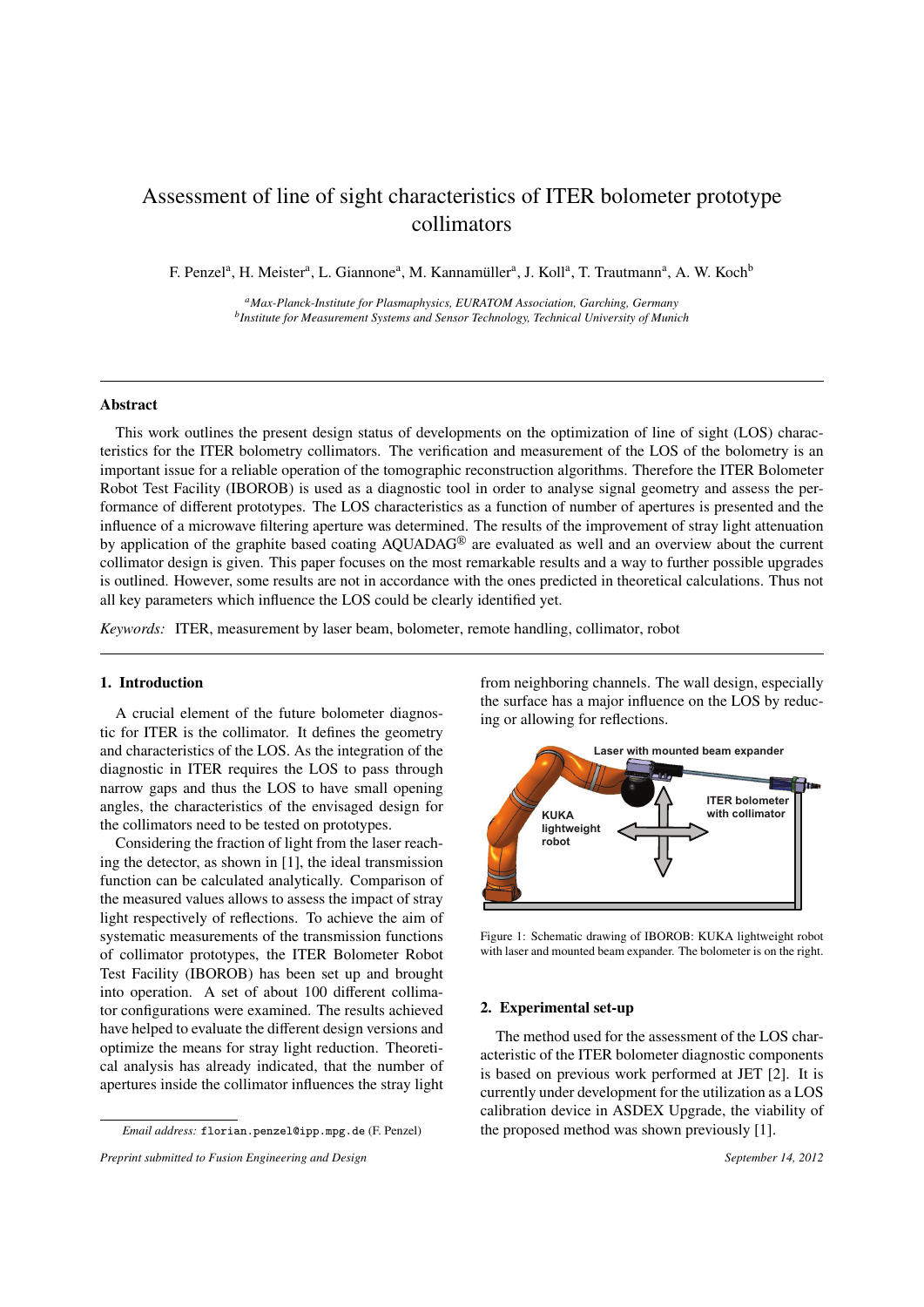The laboratory assembly IBOROB consists of a lightweight robot from KUKA Robotics, which is used to efficiently position a laser on many points, covering the complete viewing cone of each LOS and to direct the beam precisely into the entrance aperture of the bolometer. Measuring the response of the bolometer and simultaneously the position of the robot allows for the calculation of the transmission function, the angular étendue and finally the geometric function in reconstruction space. A schematic drawing of the experiment can be seen in figure 1.



Figure 2: CAD drawing of the collimator prototype used for the measurement of the LOS on the left. Three top plate and aperture designs are shown on the right. For proper identification, the four channels and five apertures are numbered sequentially.

The facility was upgraded for performing the measurement presented in this work. It now uses an industrial single-mode diode laser (*iBeam smart* 640-S, Ultra-Compact Diode Laser, TOPTICA Photonics AG). The output power can be controlled up to 100mW.

Furthermore a beam expander (NT55-579, 20x *Complete Beam Expander*, Edmund Optics) was added. It was mounted in front of the laser to increase the diameter of the input beam to a larger parallel output beam. Additionally, it enables control of the beam diameter which is a desired feature when the collimator is mounted at a certain distance (here: ∼ 500*mm*) from the robot. The laser is expanded to be at least twice as big as the top plate aperture opening to generate the most uniform and constant power deposition as possible.

Several prototypes have been built using the molybdenum super-alloy TZM (titanium, zirconium, molybdenum) and aluminum. TZM is planned to be used for various ITER parts because of its superior thermomechanical properties. A CAD drawing of the basic bolometer prototype design used for the measurement of the LOS can be seen in Figure 2. It also shows different top plate and aperture designs which can be mounted on the bolometer. In total, the current version of the collimator body can be equipped with up to five apertures.

The collimator is assembled from two parts which are mounted by screws. Top plate and detector housing are also attached with screws. The collimator has four channels. Basically, the étendue of each channel is characterized by the construction parameters of the collimator like cover plate size, channel width and diameter of the integrated apertures. The analyzed collimator is otherwise identical to the old version analyzed in [1] and the channels have a similarly shaped field of view. Only its opening angle is determined by the new apertures. Some apertures were manufactured with integrated subchannels to reduce the viewing cone in toroidal direction, which vary in number and size. The top plate can be a simple rectangular opening or alternatively, be equipped with a microwave filtering grid. The grid consists of small channels which act as an attenuating waveguide for microwaves in the frequency range for ITER (∼ 170*Ghz*). A standardized test program for the measurement was applied, with an emphasis on reliability and reproducibility. All necessary parameters for the measurement, like the coordinate systems, the start positions, the step sizes can be controlled by a LabVIEW program with the *ImagingLab Robotics Library Toolkit for KUKA*. It was combined with the bolometer data acquisition and implemented in LabVIEW according to [3]. For safety reasons there has been the requirement of having a man in the loop at all times. This means that during automated operation there is always an operator who is able to intervene in the preprogrammed plan in case of potential hazards.

The measurements in this work are presented in the following way: The transmission function normalized to maximum value (voltage of the Wheatstone bridge from the investigated detector channel) is plotted against the inclination angle in the poloidal (vertical) or toroidal (horizontal) angle. The angles are defined between the normal of the top plate and the laser beam.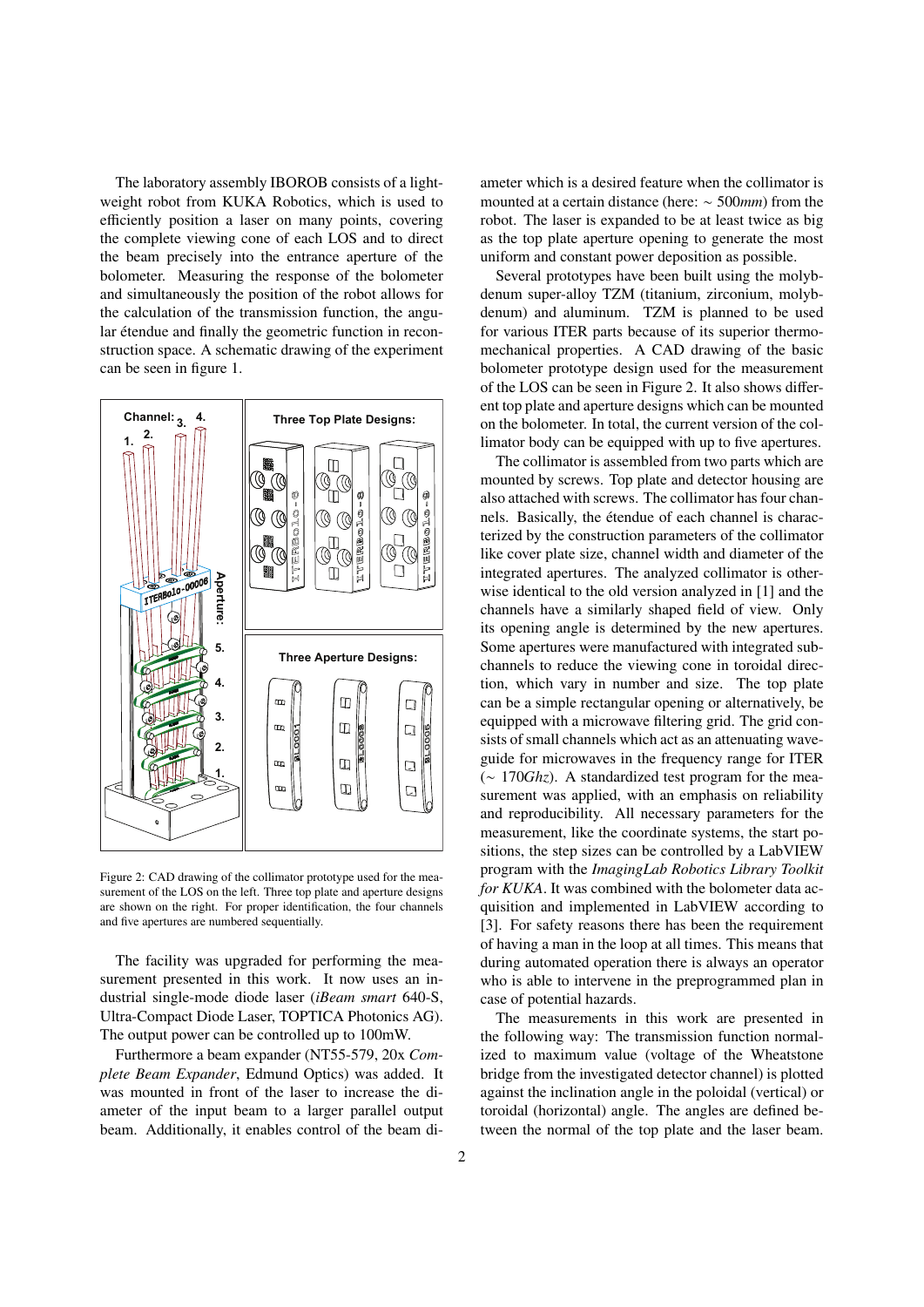The absolute alignment of the facility was done manually with a measurement arm (*FaroArm*<sup>®</sup> *Platinum*).

# 3. Results and discussion

The main purpose was to evaluate the various collimator configurations and design versions shown in figure 2 in order to approach the target specifications. The LOS are influenced by the characteristics of the channels, apertures, walls and reflections, the used materials and by the manufacturing process. Options such as using multiple aperture configurations with and without top plates are compared to each other, aimed to understand the signal characteristics. In parallel, a big database was established which helped to see common features of the different designs and discover future risks. The behavior of the different prototypes for a small viewing cone ( $FWHM \sim 1^{\circ}$ ) as a function of number of apertures is presented in figure 3.



Figure 3: Comparison of five different aperture configurations. A set of all apertures (*Apertures12345*), the first (*Apertures1*), the last (*Apertures5*), a combination (*Apertures15*) and without apertures (*No Apertures*) at all.

These measurements, here in the toroidal orientation, effectively determine the minimum number of apertures that are necessary for a given channel width. In comparison with the ideal signal strong stray light  $([-0.5^{\circ}, -1^{\circ}]\&[0.5^{\circ}, 1^{\circ}])$  is evident which broadens the signal This measurement shows that for obtaining a signal. This measurement shows that for obtaining a small étendue multiple apertures are absolutely necessary. Generally, broad viewing cones ( $FWHM \sim 3^{\circ}$ ) show a much lesser impact of stray light because of the less abrupt signal slope as seen on figure 4. Thus fewer apertures could be used.

Another analysis was to identify separately the influence of the microwave filtering top plate as shown in Figure 5. It shows the transmission function in poloidal



Figure 4: Comparison of the same five different aperture configurations as in figure 3 with a wider viewing cone.

orientation of measurements with (Figure 2: ITERBolo-6) and without (Figure 2: ITERBolo-9) the microwave filtering grid. The collimator version with a wide viewing cone shows signal disturbances in the center. This is due to the top plate thickness of 5*mm*. Whether the grids are really required for the final bolometry design for ITER is still under discussion. However, the position of the grid could be closer to the detector so that the influence might get reduced.



Figure 5: Comparison of two different top plate designs: with and without microwave filtering aperture.

Measurement of stray light absorption by application of a coating named AQUADAG<sup>® 1</sup> was determined as well. Because of the limited access and difficult application of ceramic coatings suitable for ITER like, e.g.  $B_4C$  or  $TiO/Al_2O_3$  this coating was applied to evaluate prospects for the development of appropriate ceramic coatings. The coating is a water based colloidal graphite

<sup>&</sup>lt;sup>1</sup>Trade name and shortened form of "Aqueous Deflocculated Acheson Graphite" (AQUADAG<sup>®</sup>), Permanent Mold Release Coating, from Achseon Colloids Company.